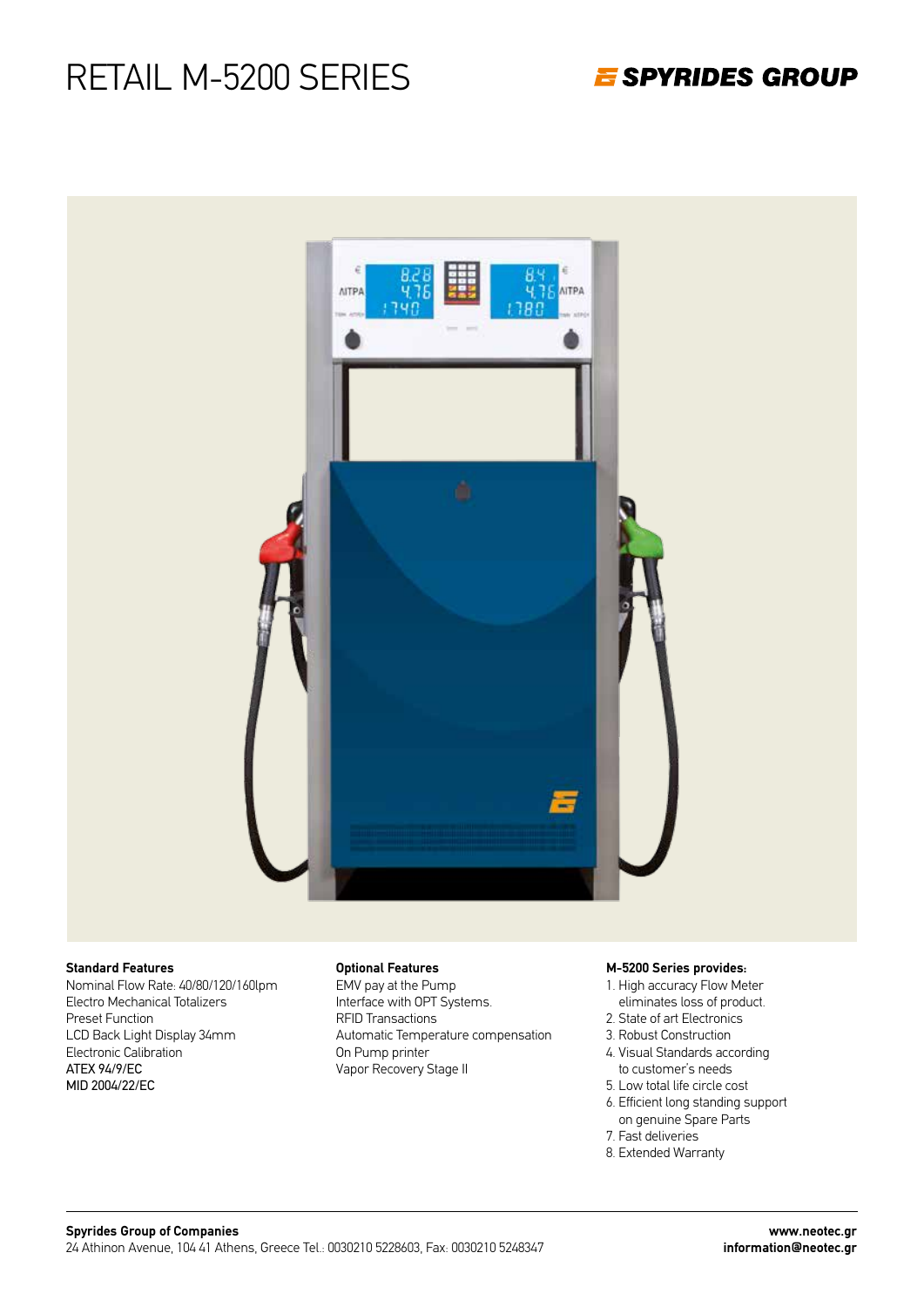### **Design features**



#### **STATE OF ART PRODUCTION FACILITiES**

- Production facility housed in an industrial building of 3500m2. To comply with the up-to-date technological market requirements the production is equipped with state of art equipment such as punching machines [CNC], testing facilities, underground fuel depots and MRP warehouses software.
- Production facility certified according to ATEX 94/9/EC and MID/2004/22 Directives.



#### **EXTERIOR HOUSING**

- Galvanized Steel Metal Panels, powder coating paint for excellent appearance, maximum protection and long life.
- Durable construction in harsh environmental conditions.
- Stainless Steel Metal Panels (optionally)



#### **HYDRAULICS**

- High quality hydraulic components designed for Easy Installation, Simplicity on Operation and Minimum Maintenance Requirements.
- Flow Meter and Pumping Unit are certified according to MID 2004/22/EC Directive, ensuring highest accuracy.



#### **ELECTRONICS**

- R&D Electronics Dept. manned with certified engineers, offering tailor made solutions.
- Electronics according to latest technology, with password MID Certified.
- Built in diagnostics with error codes indicated in state of the art LCD Backlight Displays.
- IFSF Communication Protocol.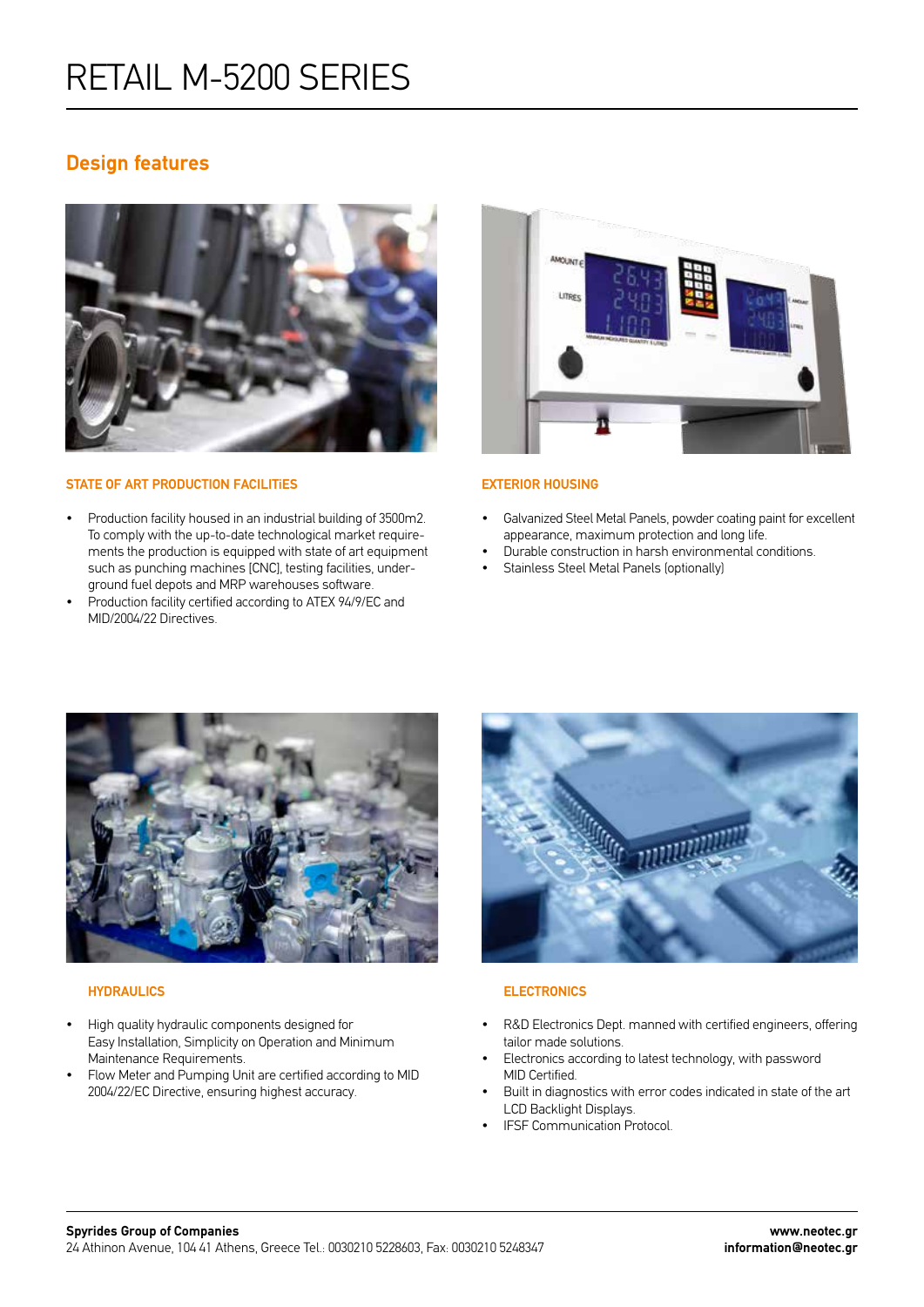### **Technical Specs**



RETAIL FUEL DISPENSER SUCTION TYPE OR PRESSURE TYPE SINGLE OR DUAL HOSE – SINGLE OR DUAL PRODUCT **FLOW RATE: 40 / 80 / 120 / 160 lpm**

#### **Flow Meter**

Positive displacement meter, corrosion proof, composed of materials with long-life and long-wear characteristic. Measuring accuracy within: ±0.2%. Cylinder cover adjustment device provides easy field calibration. Micro exterior adjustment. Min. Flow rate: 5 lpm Max. Flow rate: 90 lpm Minimum adjustable quantity: 0.025%. Delivery capacity per revolution: 0.5L Repeatable Tolerance: +/- 0.1% Applicable with unleaded gasoline 15%-20% MTBE / Gas Oil / kerosene. MID Certification

#### **Suction Pump**

Sliding vane type (Optionally Gear Type) Suction head 4 meters. With air eliminator, micro filtration, adjustable by-pass valve and control valve. Belt driven pumping unit. Min. Flow rate: 5 lpm Max. Flow rate: 90 lpm MID Certification

#### **Electronics**

Atmel AVR Risc-Processor Accuracy class: 0.5 Electromagnetic environment class: E1 Automatic Temperature Compensation Self diagnostics MID Certification

### **Hose**

Type: Petrochemical & Chemical Internal diameter: 3/4'' (Gasoline) / 1'' (Diesel) Length: 4.0m (Optionally any other length) High quality braid reinforced antistatic hose Certified: EN 1360/1

#### **Nozzle**

Type: Automatic Body: Aluminum Seals: Buna – N, Viton Spout: Aluminum Inlet diameter for Gasoline: 3/4'' Inlet diameter for Diesel:1'' UL LISTED / ATEX